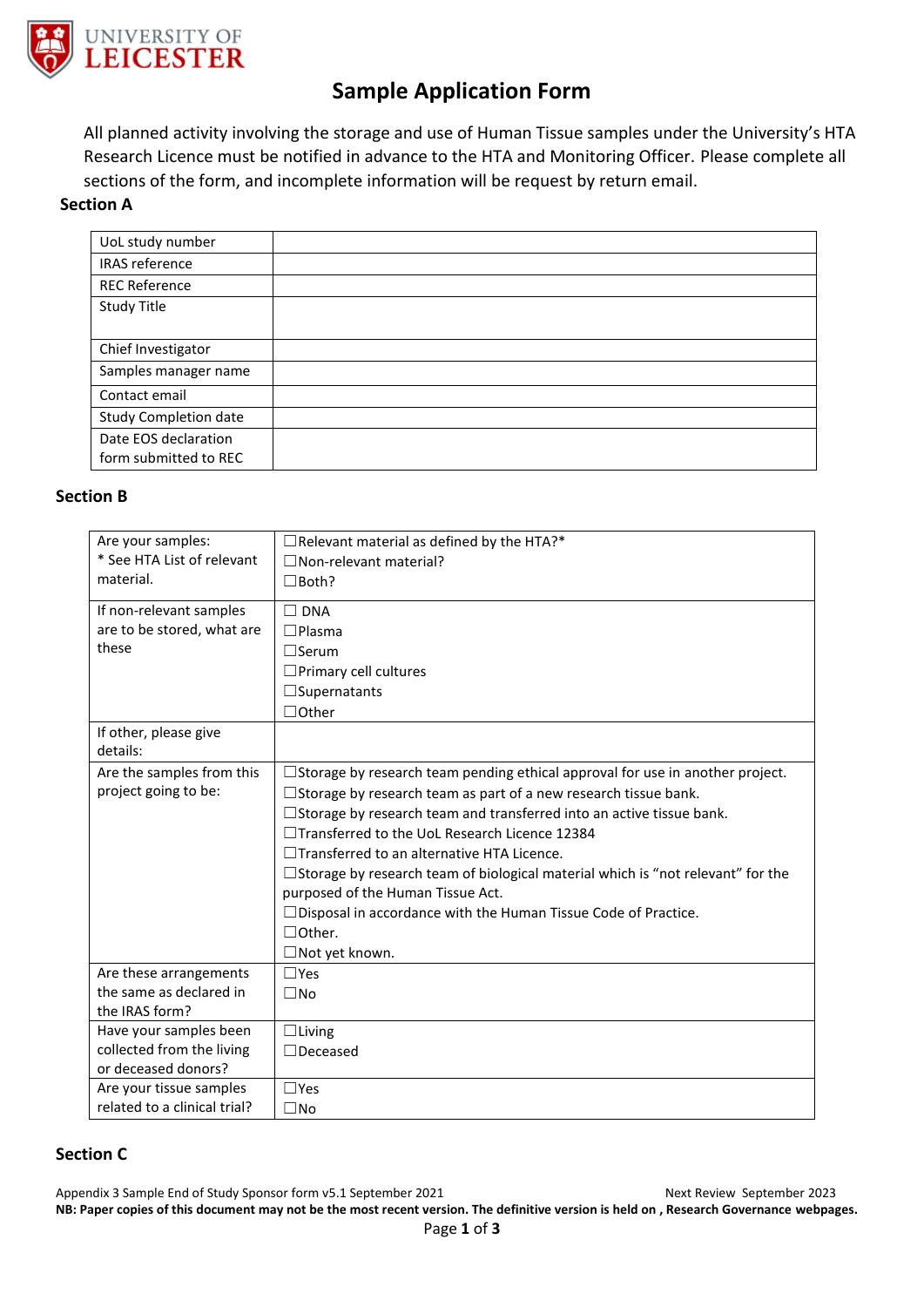



| Number of samples to                                                                       | Type of Sample (e.g. whole blood, plasma, biopsy e.t.c) | <b>Relevant Material</b> |
|--------------------------------------------------------------------------------------------|---------------------------------------------------------|--------------------------|
| be stored                                                                                  |                                                         |                          |
|                                                                                            |                                                         | $\square$ Yes            |
|                                                                                            |                                                         | $\square$ No             |
|                                                                                            |                                                         | $\square$ Yes            |
|                                                                                            |                                                         | $\square$ No             |
|                                                                                            |                                                         | $\square$ Yes            |
|                                                                                            |                                                         | $\square$ No             |
|                                                                                            |                                                         | $\square$ Yes            |
|                                                                                            |                                                         | $\square$ No             |
|                                                                                            |                                                         | $\square$ Yes            |
|                                                                                            |                                                         | $\square$ No             |
|                                                                                            |                                                         | $\square$ Yes            |
|                                                                                            |                                                         | $\square$ No             |
|                                                                                            |                                                         | $\square$ Yes            |
|                                                                                            |                                                         | $\square$ No             |
| PLEASE NOTE THAT LONG TERM STORAGE OF ANY RELEVANT MATERIAL MUST BE IN A HTA LICENSED AREA |                                                         |                          |

## **Section D**

| Long Term Storage Freezer Location                      |  |
|---------------------------------------------------------|--|
| Location of samples:                                    |  |
| $\Box$ Glenfield General Hospital (GGH)                 |  |
| $\Box$ Leicester Royal Infirmary (LRI-RKCSB)            |  |
| $\Box$ Leicester General Hospital (LGH)                 |  |
| □ University of Leicester - Adrian Building             |  |
| $\Box$ University of Leicester - Maurice Shock Building |  |
| $\Box$ University of Leicester - Henry Welcome Building |  |
| □ University of Leicester - Hodgkin Building            |  |
| $\Box$ Other                                            |  |
| If other, please give details:                          |  |
| Freezer Asset ID:                                       |  |
| Does this freezer have a freezer monitoring system:     |  |
| $\square$ Yes                                           |  |
| $\square$ No                                            |  |
| Details of freezer monitoring system:                   |  |

# **Section E**

| Are consent forms available for the samples?          | $\Box$ Yes |
|-------------------------------------------------------|------------|
|                                                       |            |
|                                                       | $\Box$ No  |
| Location of the consent forms?                        |            |
| Do you have a Sample Storage Log?                     | $\Box$ Yes |
|                                                       | $\Box$ No  |
| If yes, please confirm location of the Sample log:    |            |
| Do you have full temperature logs for the duration of | $\Box$ Yes |
| the sample storage?                                   | $\Box$ No  |
| If no, please give details.                           |            |
| Have there been any temperature excursions or         | $\Box$ Yes |
| freezer breakdown that may have compromised the       | $\Box$ No  |
| integrity of the samples?                             |            |

# **Section F**

Appendix 3 Sample End of Study Sponsor form v5.1 September 2021 Next Review September 2023 **NB: Paper copies of this document may not be the most recent version. The definitive version is held on , Research Governance webpages.**